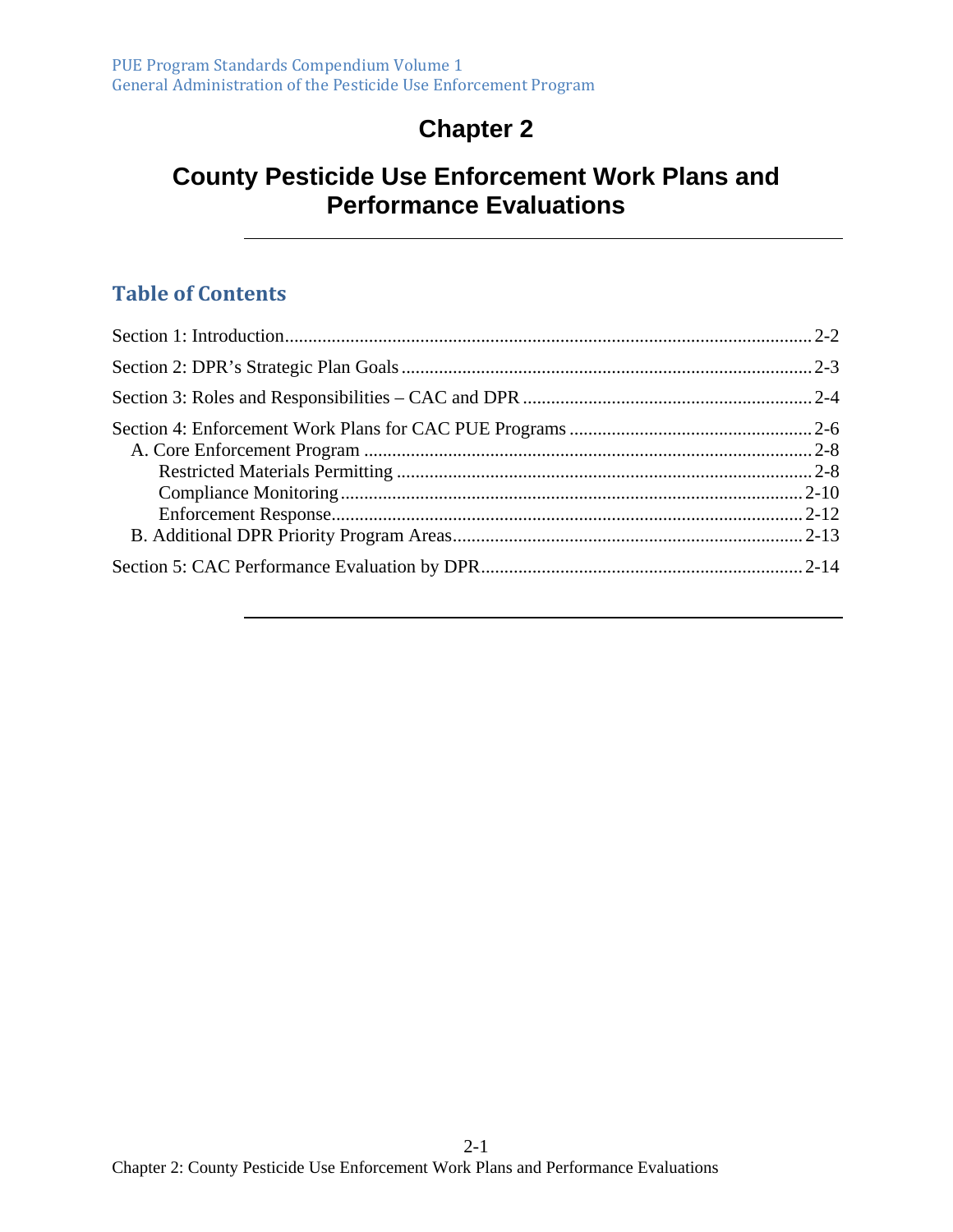PUE Program Standards Compendium Volume 1 General Administration of the Pesticide Use Enforcement Program

# **Section 1 Introduction**

| <b>Background</b>          | An effective statewide pesticide use enforcement program is designed to<br>protect workers, the environment, the public, our food supply, and ensures<br>regulatory compliance.                                                                                       |
|----------------------------|-----------------------------------------------------------------------------------------------------------------------------------------------------------------------------------------------------------------------------------------------------------------------|
| <b>Chapter</b><br>contents | The effectiveness of California's pesticide regulatory enforcement program is<br>mutually dependent on both the DPR and the CAC.<br>Sections 2 and 3 provide background on how the CACs activities fit into<br>$\bullet$                                              |
|                            | DPR's Strategic Plan.<br>Sections 4 provide CACs with guidance in the development of the<br>$\bullet$<br>county's pesticide use enforcement (PUE) work plan (WP).<br>Section 5 explains DPR's continuous evaluation of the CAC's<br>$\bullet$<br>enforcement program. |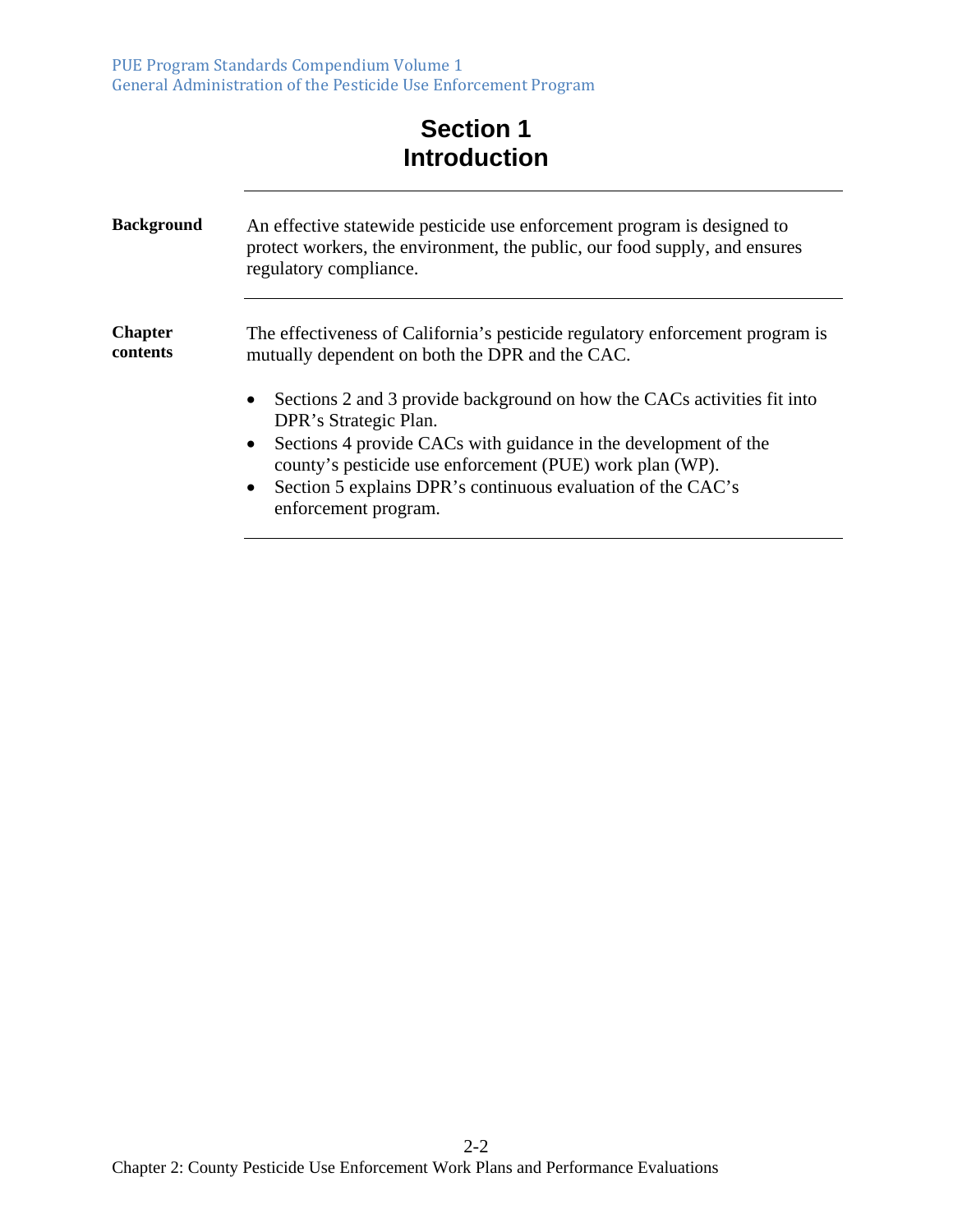## **Section 2 DPR's Strategic Plan Goals**

| <b>Background</b>                                                             | Strategic planning is critical to making state government programs and<br>operations more efficient and effective. The strategic planning process<br>produces fundamental decisions and actions that shape and guide what an<br>organization is, what it does, and why it does it. A key byproduct of this<br>planning is the strategic plan--a blueprint for future programmatic direction.<br>The CACs local PUE programs are instrumental to meeting the vision and<br>mission in DPR's Strategic Plan.                            |
|-------------------------------------------------------------------------------|---------------------------------------------------------------------------------------------------------------------------------------------------------------------------------------------------------------------------------------------------------------------------------------------------------------------------------------------------------------------------------------------------------------------------------------------------------------------------------------------------------------------------------------|
|                                                                               | DPR's Strategic Plan is located on our website at<br>http://www.cdpr.ca.gov/docs/dept/planning/stratmenu.htm                                                                                                                                                                                                                                                                                                                                                                                                                          |
| <b>Strategic Plan</b><br>goals guide<br>program<br>planning                   | DPR's 2013 Strategic Plan is designed to help DPR meet regulatory<br>obligations as described by the Legislature. The enforcement program<br>priorities outlined in this document were chosen as those best suited to<br>achieving statewide strategic goals through local enforcement activities.                                                                                                                                                                                                                                    |
| <b>DPR Vision</b><br>and Mission                                              | Vision: A California where pest management is fundamental to a healthy<br>environment.<br>Mission: To protect human health and the environment by regulating<br>$\bullet$<br>pesticide sales and use, and by fostering reduced-risk pest management.                                                                                                                                                                                                                                                                                  |
| <b>Strategic Plan</b><br>goal:<br><b>Enforce and</b><br>achieve<br>compliance | The DPR Strategic Plan includes goals to protect people and the environment,<br>enforce and achieve compliance, and ensure environmental justice. This is<br>achieved by:<br>Identifying and improving areas of greatest non-compliance;<br>$\bullet$<br>Ensuring that regulatory requirements are practical and enforceable;<br>$\bullet$<br>Ensuring appropriate enforcement actions are taken;<br>٠<br>Enhancing the effectiveness of inspections and investigations; and<br>$\bullet$<br>Enhancing efforts to improve compliance. |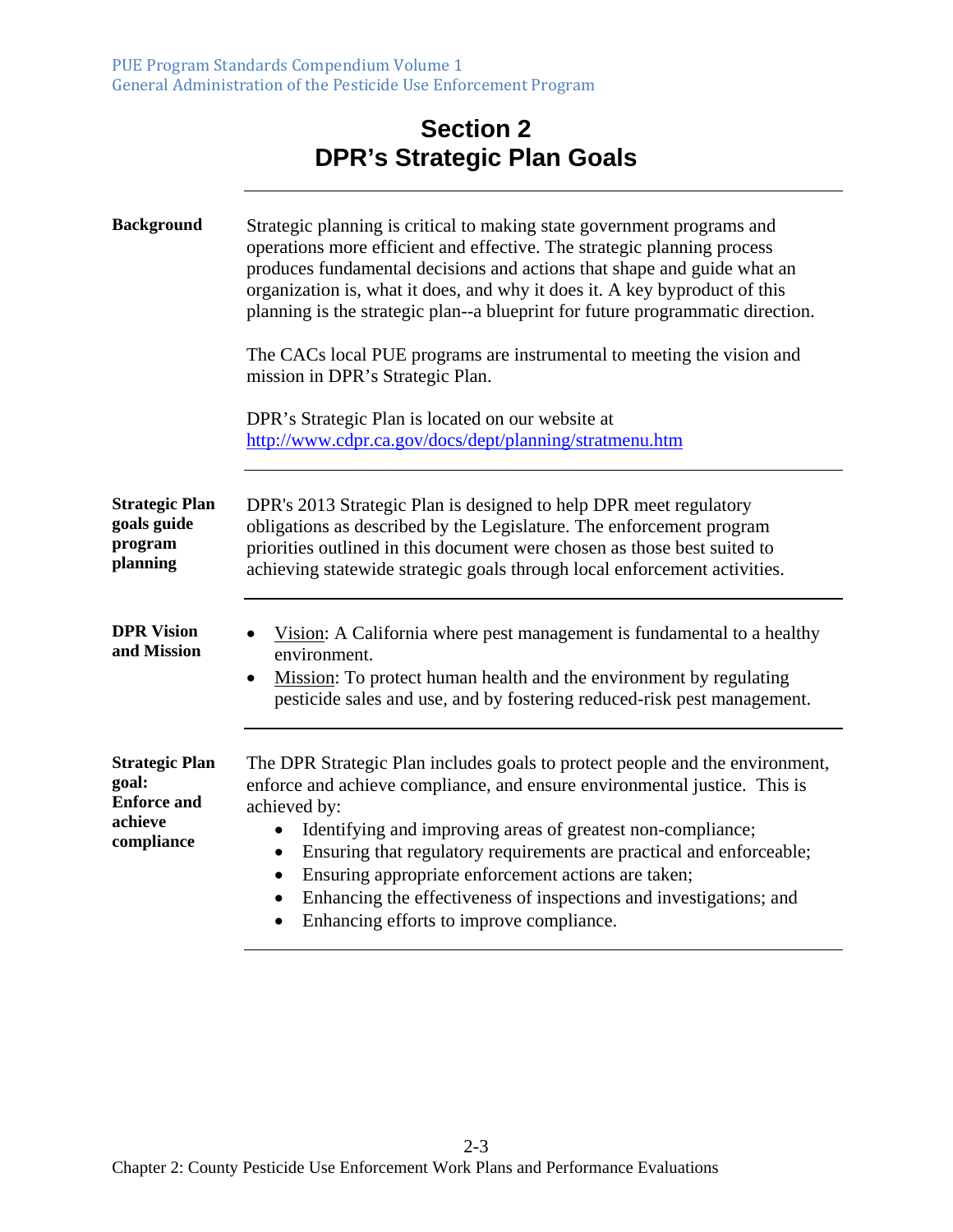## **Section 3 Roles and Responsibilities – CAC and DPR**

| Purpose of the<br><b>Pesticide Use</b><br><b>Enforcement</b><br>program | The primary purpose of California's pesticide regulatory program is to<br>regulate, restrict, or ensure proper stewardship of registered pesticides for:<br>Environmental and human health protection;<br>$\bullet$<br>A safe workplace for pesticide handlers and for agricultural workers;<br>$\bullet$<br>Pest control licensee competency and responsibility; and<br>$\bullet$<br>The ongoing availability of pesticides essential to the production of<br>food and fiber and the protection of health.                                                                                                                                               |
|-------------------------------------------------------------------------|-----------------------------------------------------------------------------------------------------------------------------------------------------------------------------------------------------------------------------------------------------------------------------------------------------------------------------------------------------------------------------------------------------------------------------------------------------------------------------------------------------------------------------------------------------------------------------------------------------------------------------------------------------------|
| <b>DPR</b><br>responsibility<br>for statewide<br>program                | California law designates DPR as the agency responsible for delivering an<br>effective statewide pesticide regulatory program. DPR directly regulates most<br>aspects of this program; however, the Legislature delegated local<br>administration of pesticide use enforcement to the CACs. The success of the<br>statewide use enforcement program, therefore, depends on the collective<br>enforcement achievements at the local level. To assure successful and<br>consistent local pesticide use enforcement programs, DPR uses its statewide<br>regulatory authority to oversee, evaluate, and improve the CACs' PUE<br>programs (FAC section 2281). |
|                                                                         | State law also requires DPR to provide CACs with guidance in the form of<br>instructions and recommendations, assistance to CACs in the planning and<br>development of adequate county programs, evaluation of local program<br>effectiveness, and assurance that CACs take corrective actions in areas<br>needing improvement.                                                                                                                                                                                                                                                                                                                           |
| <b>CACs</b><br>responsible for<br>local use<br>enforcement              | Whenever California law places joint enforcement responsibilities on the<br>Director and the CACs, CACs are responsible for the administration of the<br>local program, with few exceptions. The FAC and 3 CCR describe the CAC's<br>enforcement authority, activities they must, or may, conduct to properly<br>administer this program, the requirement to implement the local programs<br>according to state-issued guidance, and their obligations to work<br>cooperatively with DPR in the improvement of their programs.                                                                                                                            |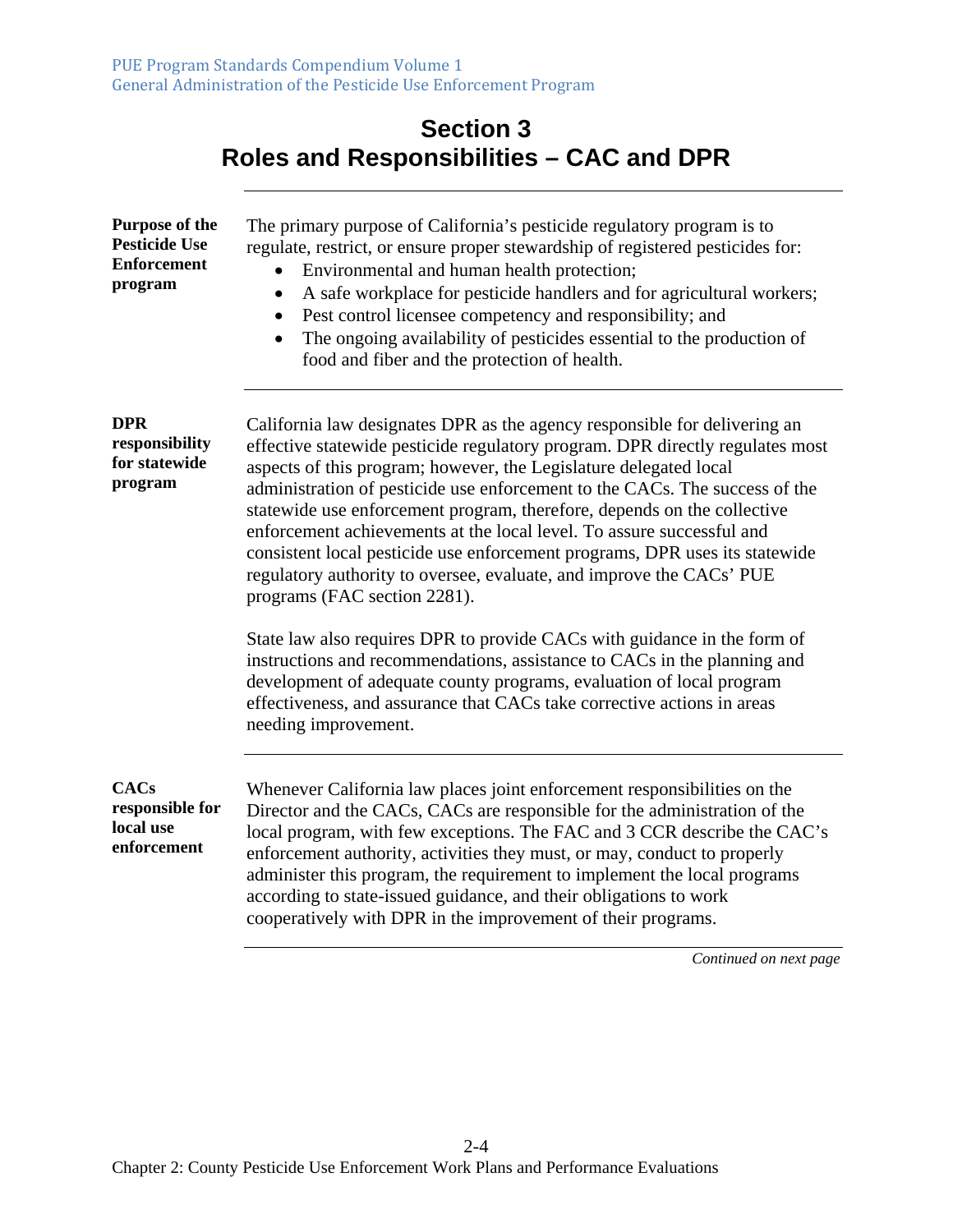# **Roles and Responsibilities - CAC and DPR,** Continued

| <b>CAC</b> discretion                                             | While the FAC and 3 CCR clearly establish DPR's oversight role, they also<br>grant broad discretion to the CACs in the daily administration of their local<br>PUE programs. The variety of pesticide use in California precludes an<br>effective "one size fits most" enforcement program. DPR cannot provide<br>guidance for every potential contingency. Therefore, the success of our<br>collective program depends on the CACs' ability to make sound decisions and<br>take independent, appropriate, and consistent actions whenever necessary.<br>DPR will support the decisions made and actions taken by CACs provided<br>they result in fair and effective local PUE programs.                                                              |
|-------------------------------------------------------------------|------------------------------------------------------------------------------------------------------------------------------------------------------------------------------------------------------------------------------------------------------------------------------------------------------------------------------------------------------------------------------------------------------------------------------------------------------------------------------------------------------------------------------------------------------------------------------------------------------------------------------------------------------------------------------------------------------------------------------------------------------|
| <b>Role of DPR</b><br>written<br>guidance                         | DPR provides written guidance to assist CACs and their licensed staff in<br>making sound decisions and taking appropriate actions. This guidance also<br>serves to promote statewide uniformity, fairness, and consistency to the extent<br>possible.<br>Our written guidance does not have the force of law. It may sometimes be<br>inappropriate for a given situation. DPR expects CACs and their staff, as                                                                                                                                                                                                                                                                                                                                       |
|                                                                   | persons licensed to conduct PUE activities, to obtain, analyze, and apply all<br>relevant information in the course of responding to any given situation. This<br>expectation is at the core of DPR and the Legislature's willingness to grant<br>local authority and discretion to the CACs.                                                                                                                                                                                                                                                                                                                                                                                                                                                        |
| Role of<br><b>Enforcement</b><br><b>Branch</b><br><b>Liaisons</b> | DPR's Enforcement Branch Liaisons (EBLs) and supervisors are the<br>Director's designated representatives in the field. As such, they are the CACs'<br>primary points of contact concerning the implementation and evaluation of<br>the local PUE program. EBLs are subject matter experts in the areas of<br>pesticide use enforcement and response, episode investigation, and local<br>program evaluation. The EBL's knowledge of local issues and their authority<br>to guide local program improvement foster the consistent and fair<br>implementation of regulatory requirements among independent local<br>programs. The EBL's actions and assistance, on behalf of the Director,<br>promote an effective statewide use enforcement program. |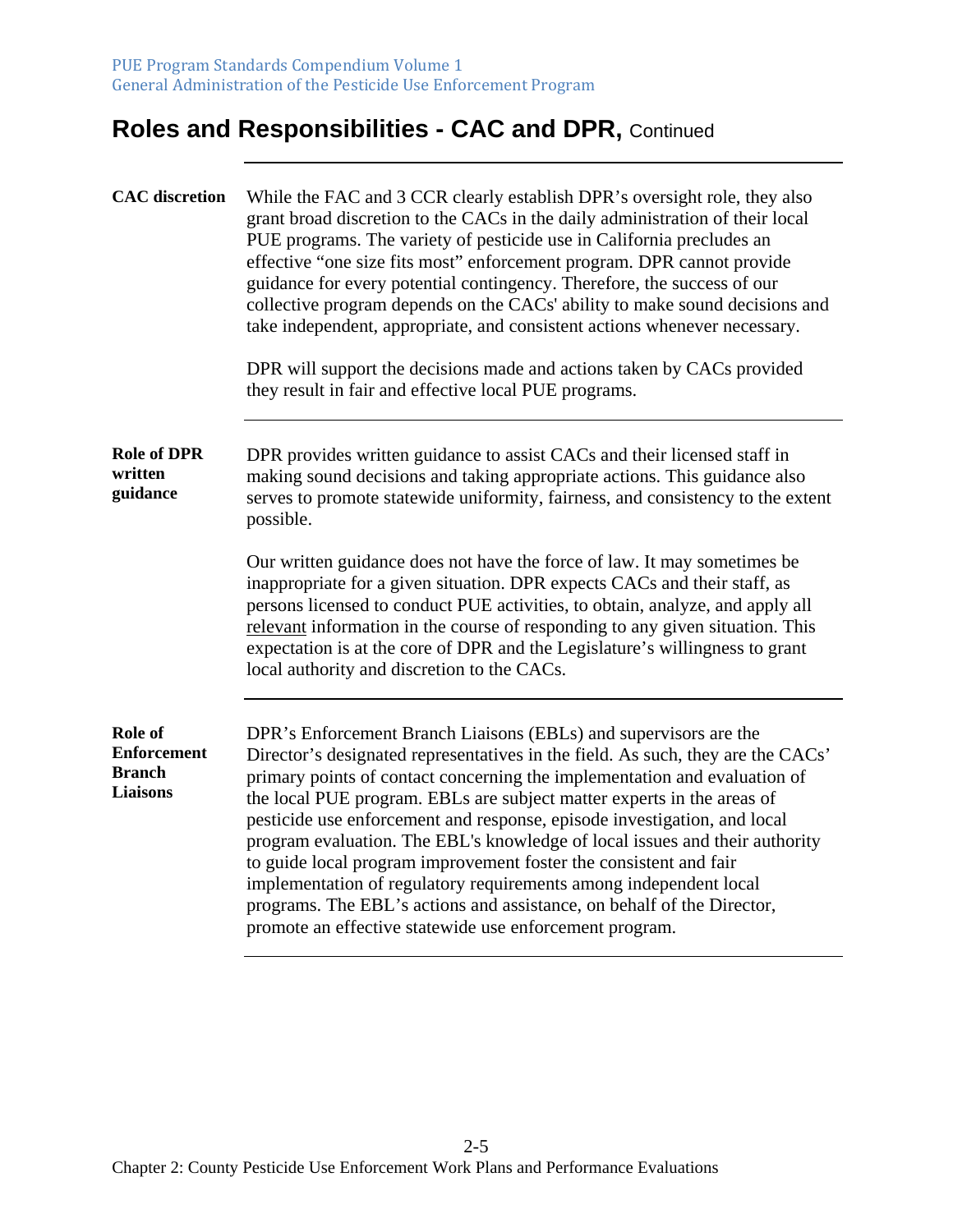# **Section 4 Enforcement Work Plans for CAC PUE Programs**

| <b>Work plans</b><br>(WP)                           | Each CAC must develop a pesticide use enforcement (PUE) work plan (WP)<br>for approval by DPR. The WP must contain the "core enforcement<br>program" areas and other components outlined below.                                                                                                                                                                                                                                                                      |
|-----------------------------------------------------|----------------------------------------------------------------------------------------------------------------------------------------------------------------------------------------------------------------------------------------------------------------------------------------------------------------------------------------------------------------------------------------------------------------------------------------------------------------------|
| <b>WP</b><br>performance<br>evaluation<br>frequency | The CAC develops a WP that covers one, two, or three years. The CAC,<br>along with their EBL, should determine the WP frequency that best fits the<br>complexity of their program. During the course of a multi-year WP, the CAC<br>should amend their WP if faced with unanticipated priorities or emergency<br>projects that affect their ability to carry out core program functions.                                                                             |
|                                                     | The WP should include a commitment to continually assess, monitor, and<br>evaluate the core program areas in their PUE program and implement<br>program improvements where needed. For example, if during the course of<br>the WP cycle, an evaluation indicates a significant lack of program<br>effectiveness, the CAC should take immediate corrective action. If this<br>requires resource redirection, the CAC should contact their EBL as soon as<br>possible. |
|                                                     | The EBL's observations and county visits are part of continuous evaluation of<br>the CACs pesticide regulatory program. The EBL will inform the<br>commissioner when a deficiency is observed. The EBL will work with the<br>CAC to determine the frequency of the DPR Performance Evaluation required<br>by Title 3, California Code of Regulations (3 CCR) section 6394(a). A CAC<br>may request annual evaluations even though it has a multi-year WP.            |
| <b>WP</b> negotiation<br>and approval               | DPR will approve CAC WPs that have clear goals and deliverables and are<br>focused on core program implementation and any DPR-identified priorities.<br>DPR will not approve WPs where CAC-proposed activities detract from the<br>CAC's ability to implement their core program responsibilities. EBLs will<br>assist the CAC in identifying the desirable activities with their core program<br>responsibilities.                                                  |
|                                                     | Once approved, CAC WPs are publically available on our website at<br>http://apps.cdpr.ca.gov/docs/county/workplan/index.cfm                                                                                                                                                                                                                                                                                                                                          |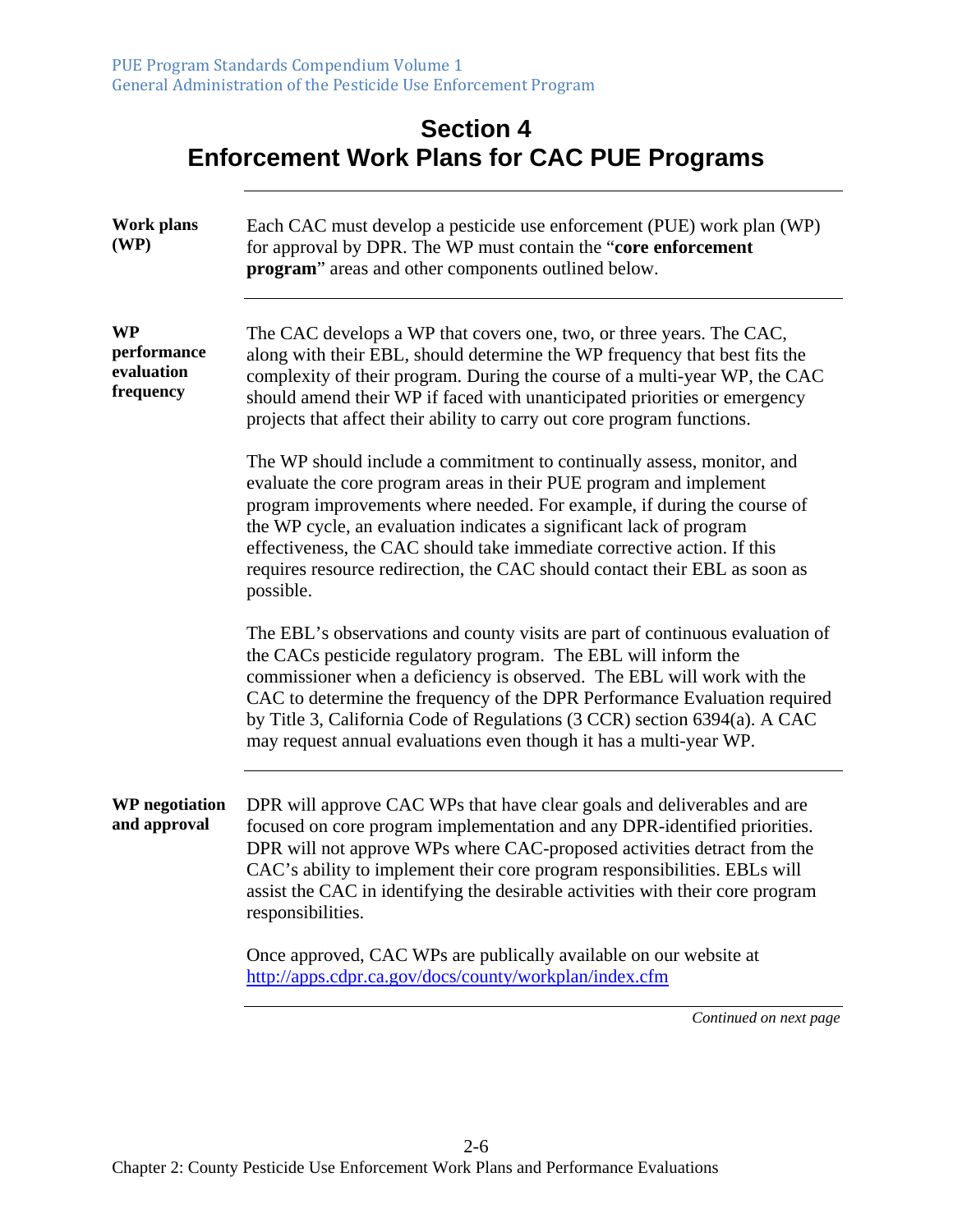**WP Components**  DPR wants enforcement WPs to be simple to prepare, negotiate, understand, implement, and evaluate. WPs should contain the following components:

| Component                 | <b>Function</b>                                                                                                                             |
|---------------------------|---------------------------------------------------------------------------------------------------------------------------------------------|
| <b>County Program</b>     | • A general description of CAC enforcement program components.                                                                              |
|                           | • Describe program highlights or accomplishments that the county will                                                                       |
|                           | continue to build on during the next WP cycle.                                                                                              |
|                           | • Describe expected program changes in general terms (for example, a 25                                                                     |
|                           | percent reduction in structural pest control inspections, no outreach                                                                       |
|                           | events for applicators, increased fieldworker inspections).                                                                                 |
| <b>County Resources</b>   | • A description of resources for the implementation of your WP.                                                                             |
|                           | • Describe normal or expected workload for each core enforcement                                                                            |
|                           | program area (for example, total restricted materials permits issued and                                                                    |
|                           | Notices of Intent [NOI] approved), DPR priorities, local program issues,                                                                    |
|                           | and staff and resources required for implementation (for example, the<br>number of full-time staff needed for normal or expected workload). |
| <b>Corrective Actions</b> | • A description of completed corrective actions, if prior DPR evaluation(s)                                                                 |
|                           | contain agreed-upon corrective actions.                                                                                                     |
|                           | $\bullet$ Describe future corrective actions and the measure(s) to be taken.                                                                |
| Core Enforcement          | • A listing of core enforcement program areas and CAC's activities.                                                                         |
| Program                   | Address each DPR core enforcement program area listed starting on                                                                           |
|                           | page 7 or explain why it does not apply to your county program. See                                                                         |
|                           | specific core enforcement program WP guidance on the following pages.                                                                       |
|                           | Make sure WP commitments are commensurate with expected workload                                                                            |
|                           | and can be met.                                                                                                                             |
| DPR-Requested             | • A listing of priority and other activities identified by DPR in the most                                                                  |
| Activities                | recent enforcement letter on Priorities and Other Pesticide Regulatory                                                                      |
|                           | Activities, which are in addition to the core enforcement program areas.                                                                    |
|                           | Address each activity or describe why it does not apply to your county                                                                      |
|                           | program.                                                                                                                                    |
| <b>Additional CAC</b>     | • A listing and description of expected outreach presentations or activities.                                                               |
| <b>Activities</b>         | • A description of related pest control enforcement activities (for example,                                                                |
|                           | pest quarantine/exclusion, public health pest control, special projects)                                                                    |
|                           | • Other desirable CAC-proposed activities are optional. Workload for                                                                        |
|                           | desirable activities depends on CAC resource availability. If the CAC                                                                       |
|                           | adds activities, the WP must describe the planned activities, estimated                                                                     |
|                           | resources, and expected program benefit.                                                                                                    |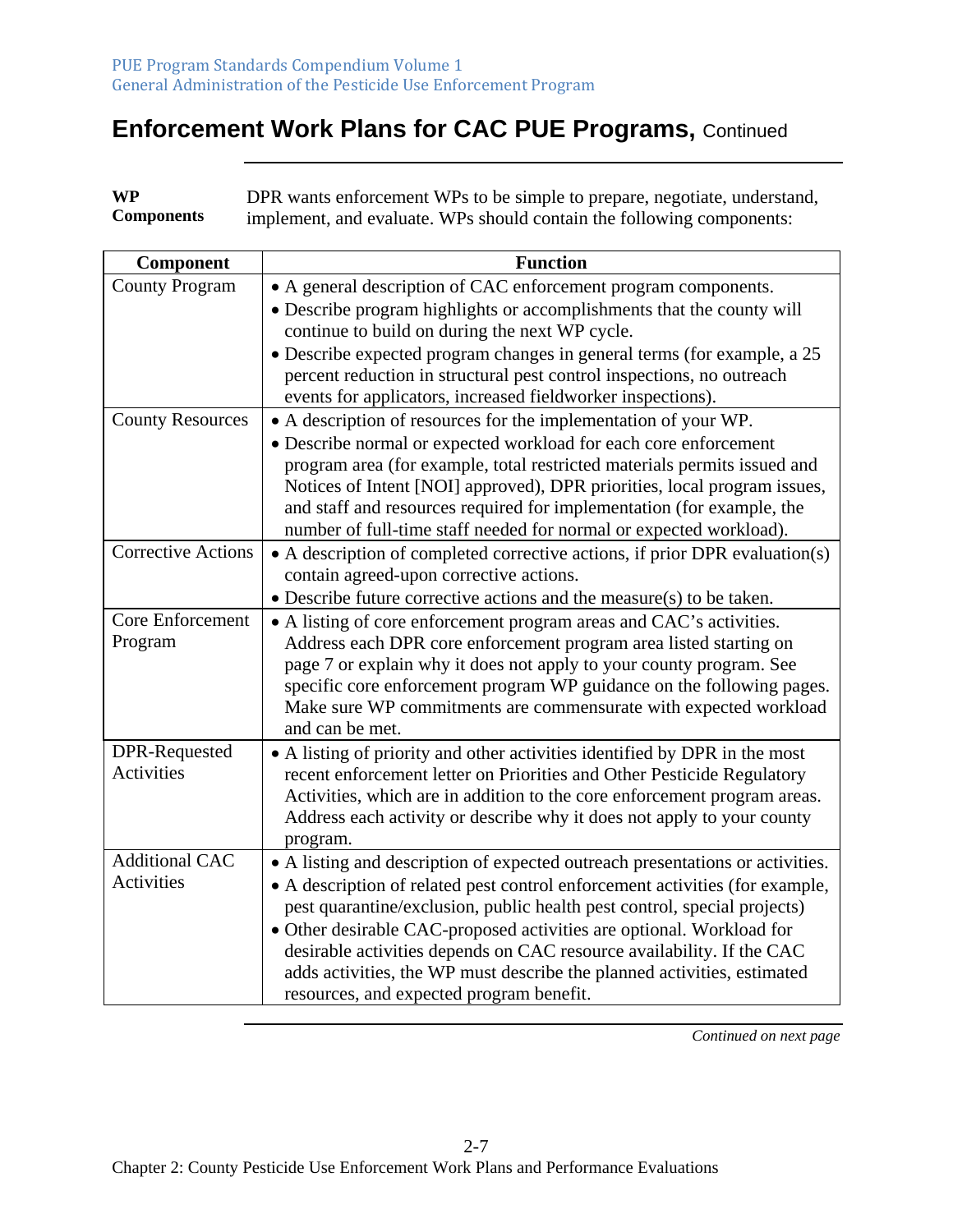# **A. Core Enforcement Program**

**Core enforcement program** 

The "**core enforcement program**" encompasses program areas critical to meeting pesticide regulatory program mandates and strategic goals. The core enforcement program consists of the following:

- Restricted materials permitting;
- Compliance monitoring; and
- Enforcement response.

#### **Restricted Materials Permitting**

**Restricted materials permitting - Purpose**  DPR and the CACs must assure that the RMP system protects people and the environment while allowing for effective pest management. To assure effective implementation of the permit system, CACs must:

- Continuously evaluate hazards posed by proposed applications
- Familiarize themselves with the Pesticide Use Enforcement Program Standards Compendium, Volume 3 *Restricted Materials and Permitting*

Generally, applications of California restricted materials may occur only under a permit issued by the CAC. The CAC must evaluate each proposed application before it occurs and document their determination that the application posed no unacceptable risks or that the RMP was conditioned to mitigate identified hazards. Per 3 CCR section 6436, CACs also conduct a pre-application site evaluation when they determine that only an on-site evaluation will allow an appropriate assessment of risk.

DPR's evaluation of the CAC's permit system focuses on business process evaluation and improvement to assure the most efficient use of available resources. The following provides guidance for incorporating restricted materials permitting program priorities into the CAC's WP.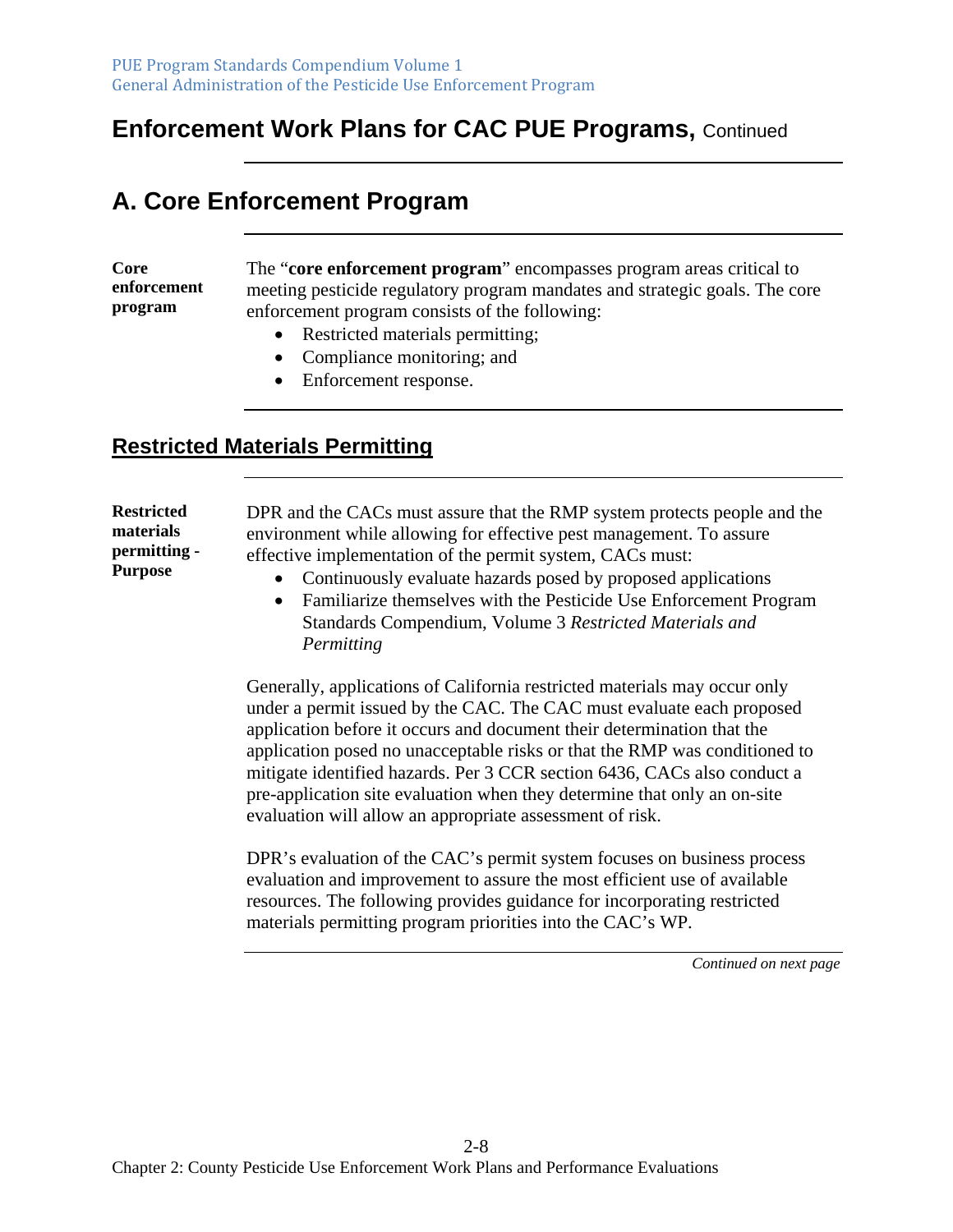| <b>Restricted</b><br><b>Materials</b><br><b>Permitting -</b><br><b>Process</b>        | The restricted materials permitting portion of the WP should briefly describe<br>the current procedures or business process, findings from previous<br>evaluations, and any planned improvements. The CAC should document all<br>program changes resulting from their ongoing assessment. This allows DPR<br>and the CAC to review needs and to adjust or redirect workload to match<br>resource availability.                                                                                                                                                                                                                                                                                                                                                                                                                                                                                                                                                                                   |
|---------------------------------------------------------------------------------------|--------------------------------------------------------------------------------------------------------------------------------------------------------------------------------------------------------------------------------------------------------------------------------------------------------------------------------------------------------------------------------------------------------------------------------------------------------------------------------------------------------------------------------------------------------------------------------------------------------------------------------------------------------------------------------------------------------------------------------------------------------------------------------------------------------------------------------------------------------------------------------------------------------------------------------------------------------------------------------------------------|
|                                                                                       | The CAC's procedures should focus on the following:<br>Identification and evaluation of all sensitive sites including residential<br>areas, schools, crops, wetlands, waterways, and critical habitats of<br>rare, endangered, or threatened species and livestock;<br>Mitigation alternatives and site specific use practices;<br>Review and evaluation of Notices of Intent (NOIs) to ensure<br>environmental and human health conditions have not changed since<br>the permit was issued; and<br>Certification of private applicators.                                                                                                                                                                                                                                                                                                                                                                                                                                                        |
| <b>Restricted</b><br><b>Material</b><br><b>Permitting -</b><br><b>Site evaluation</b> | The Site Evaluation (Pesticide pre-application site evaluation (PR-ENF-102))<br>should utilize the CAC's knowledge of pesticide hazards, local conditions,<br>cropping, and fieldwork patterns, as well as handler, permittee, and adviser<br>compliance histories to address local, multi-county, and/or regional issues.<br>Specifically, the evaluation should address:<br>1. High priority situations and proposed level of monitoring:<br>Pesticide by crop/chemical (fumigant), environmental conditions,<br>proximity to sensitive sites, etc.<br>As resources allow, certain on-site pre-application inspections.<br>The percent of total approved NOIs to be site evaluated. CACs should<br>2.<br>not limit themselves to evaluating five percent of approved NOIs if<br>resources allow and local situations require more. Pre-application site<br>evaluation can prevent adverse episodes from occurring and is critical<br>to the restricted materials permit program effectiveness. |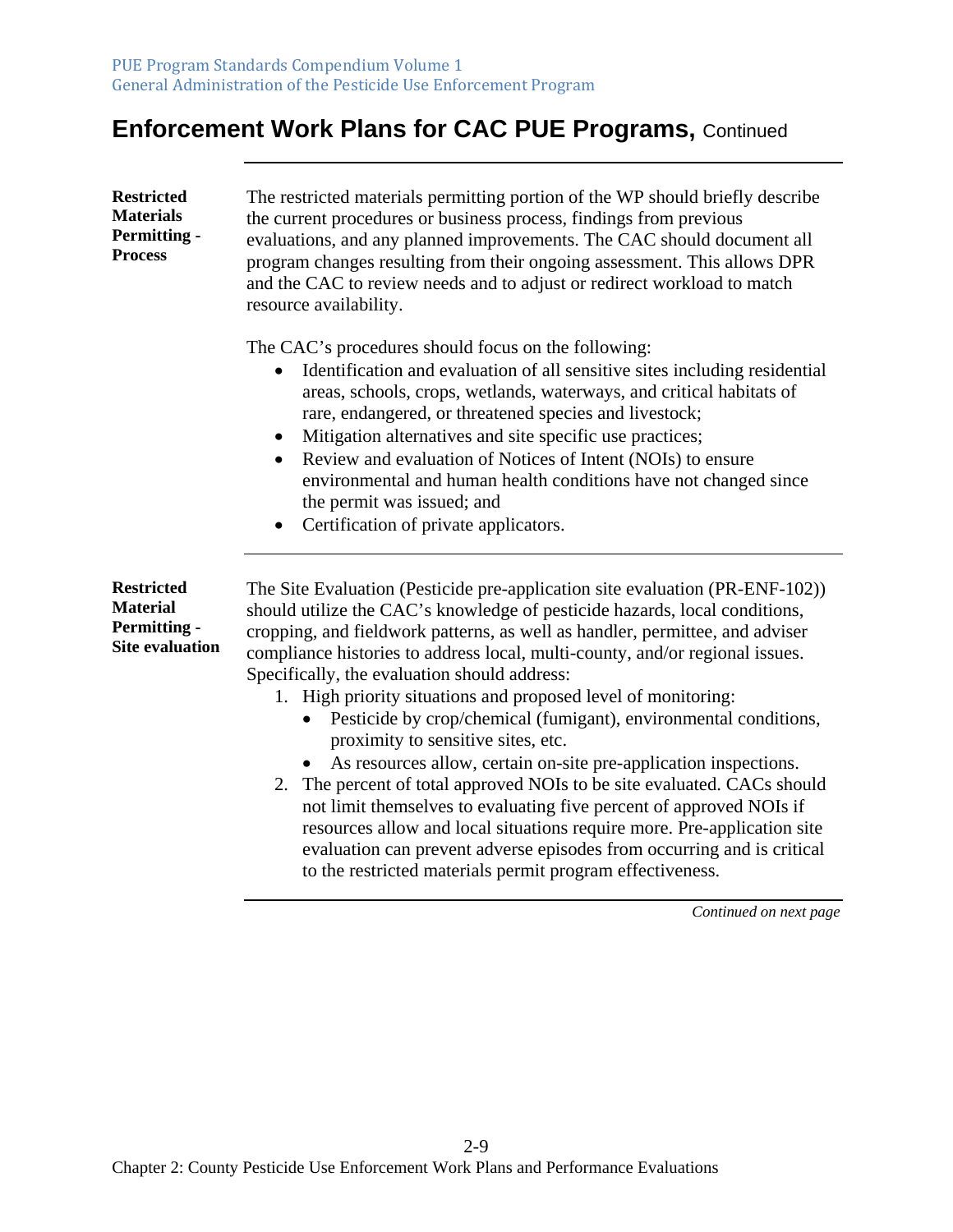#### **Compliance Monitoring**

| Compliance<br><b>Monitoring -</b><br><b>Purpose</b>     | DPR's goal to reduce pesticide risks to people and the environment depends<br>on an effective and comprehensive compliance monitoring program.<br>Conducting Inspections and Investigations allows CACs to identify and<br>respond to potential hazards to workers, the public, and the environment.                                                                                                                                                                                                                                                                                                                                                                                                                |
|---------------------------------------------------------|---------------------------------------------------------------------------------------------------------------------------------------------------------------------------------------------------------------------------------------------------------------------------------------------------------------------------------------------------------------------------------------------------------------------------------------------------------------------------------------------------------------------------------------------------------------------------------------------------------------------------------------------------------------------------------------------------------------------|
|                                                         | Effective and comprehensive compliance monitoring is essential to assure<br>the safety of pesticide handlers, fieldworkers, the public, and the<br>environment. Compliance monitoring includes pesticide use and records<br>inspections, episode and complaint investigations, and surveillance.                                                                                                                                                                                                                                                                                                                                                                                                                    |
|                                                         | To assure an effective compliance monitoring program, CACs must:<br>Conduct broad-based and comprehensive Inspection types;<br>Identify the number and types of inspections necessary to maintain an<br>$\bullet$<br>enforcement presence effective at deterring violators;<br>Follow the Pesticide Use Enforcement Program Standards<br>Compendium Volume 4, Inspection Procedures;<br>Assure thorough and timely Investigations; and<br>Familiarize themselves with the Pesticide Use Enforcement Program<br>Standards Compendium Volume 5, Investigation Procedures.<br>The EBL will work with the CAC to schedule the DPR oversight inspections<br>required to meet the joint U.S. EPA/DPR/CAC agreement goals. |
| Compliance<br><b>Monitoring -</b><br><b>Inspections</b> | As with site monitoring plans, inspection strategies developed by CACs,<br>either individually or regionally, can be more effective and comprehensive<br>than a plan developed by DPR. An effective inspection strategy encompasses<br>a broad spectrum of pesticide handling situations and responds quickly to<br>local issues. Specifically, the WP should focus on the following:<br>1. A balance between planned and spontaneous inspections:<br>Targeted: specific crop, application method, grower vs. business;<br>and<br>Random inspections.<br>$\bullet$                                                                                                                                                  |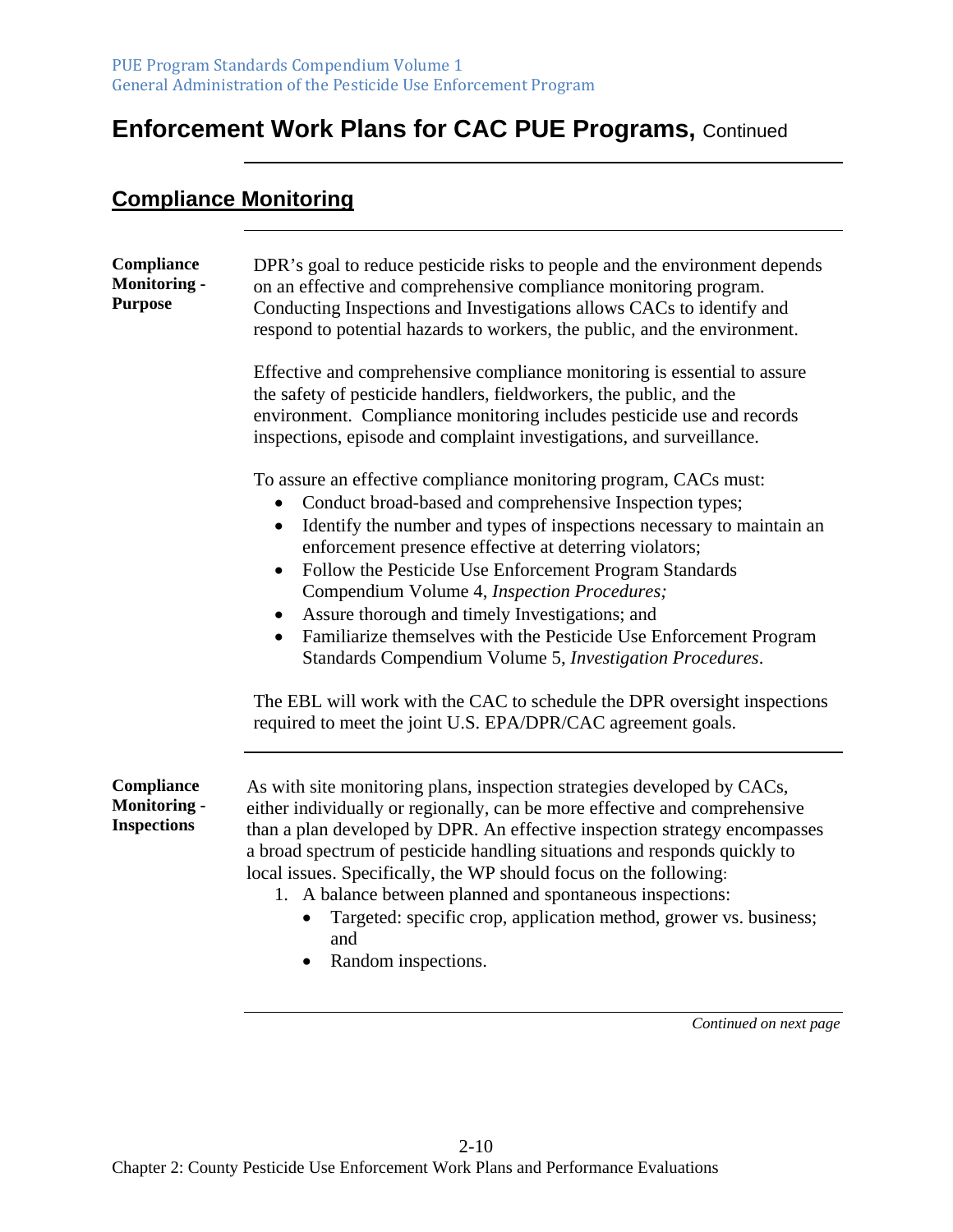| Compliance<br><b>Monitoring -</b><br><b>Inspections</b><br>(continued) | 2. Prioritize inspections based on situation and risk. Consider:<br>Violation history and/or pesticide episode occurrence;<br>Local and/or state priorities; and<br>$\bullet$<br>3. Effectiveness in terms of:<br>Response to changes; and<br>$\bullet$<br>Improvements in overall compliance rates.<br>$\bullet$                                                                                                                                                                                                                                                                                                                                                                                                                                                                                                                                                                                                                                                                                                                                                                                                                                                                                                                                                                                                                                                                                                                                                                                            |
|------------------------------------------------------------------------|--------------------------------------------------------------------------------------------------------------------------------------------------------------------------------------------------------------------------------------------------------------------------------------------------------------------------------------------------------------------------------------------------------------------------------------------------------------------------------------------------------------------------------------------------------------------------------------------------------------------------------------------------------------------------------------------------------------------------------------------------------------------------------------------------------------------------------------------------------------------------------------------------------------------------------------------------------------------------------------------------------------------------------------------------------------------------------------------------------------------------------------------------------------------------------------------------------------------------------------------------------------------------------------------------------------------------------------------------------------------------------------------------------------------------------------------------------------------------------------------------------------|
| Compliance<br><b>Monitoring -</b><br><b>Investigations</b>             | DPR and the CACs have responsibility to investigate episodes that may<br>involve potential or actual human illness or injury, property damage, loss, or<br>contamination, and environmental effects alleged to be the result of the use or<br>presence of a pesticide, in a timely and thorough manner. The WP should<br>focus on the following:<br>Timely initiation and completion of all non-priority investigations.<br>Reducing initiation and completion times will result in improved<br>evidence gathering;<br>Timely Priority Episode investigation initiation and reporting. CACs<br>must initiate priority episode investigations immediately, but in no<br>event will the investigation commence later than three working days,<br>submit an initial notification to DPR, and submit a preliminary update<br>within 15 days;<br>Development and use of investigation plans. CACs should develop<br>investigation plans and use the "elements of the violation analysis"<br>technique to reduce time needed to obtain key evidence and complete<br>the investigation report. Please review the <i>Investigation Procedures</i><br>manual (Volume 5 of the Pesticide Use Enforcement Program<br>Standards Compendium) Investigative Plan; and<br>Thorough report preparation. Complete investigation reports include a<br>discussion of all suspected and causal violations discovered during the<br>investigation. Incomplete reports will be returned to the CACs for<br>additional information. |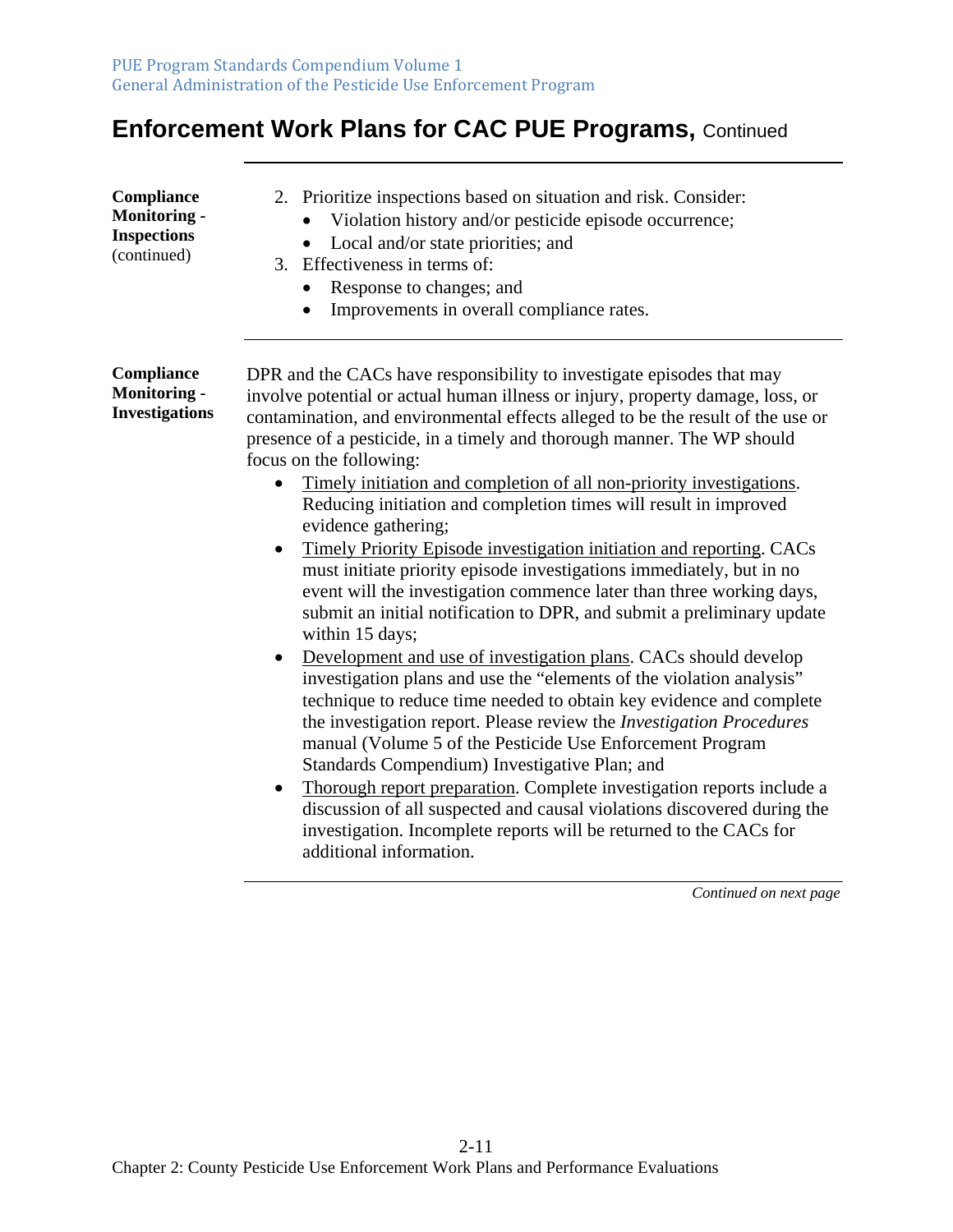#### **Enforcement Response**

| <b>Enforcement</b><br><b>Response -</b><br><b>Purpose</b>        | To realize the full benefits of a comprehensive and effective statewide<br>pesticide regulatory program, DPR and the CACs must apply enforcement<br>authority fairly, consistently, and timely. Achieving compliance is a top<br>priority for both CACs and DPR. The enforcement response regulations<br>provide the tools to help CACs choose the best enforcement option. Our joint<br>enforcement response should emphasize worker and environmental safety by:<br>Creating a climate that compels all pesticide users to comply with<br>state laws and regulations through a progressive discipline approach<br>Ensuring that compliance, once achieved, is sustainable<br>Helping CACs balance the level of enforcement response with their<br>staffing resources<br>Improving enforcement response guidance<br>The following provides guidance for incorporating enforcement response into<br>CAC WP. |
|------------------------------------------------------------------|-------------------------------------------------------------------------------------------------------------------------------------------------------------------------------------------------------------------------------------------------------------------------------------------------------------------------------------------------------------------------------------------------------------------------------------------------------------------------------------------------------------------------------------------------------------------------------------------------------------------------------------------------------------------------------------------------------------------------------------------------------------------------------------------------------------------------------------------------------------------------------------------------------------|
| <b>Enforcement</b><br><b>Response -</b><br><b>Implementation</b> | Emphasis should be placed on detecting and deterring "repeat" violators<br>through compliance monitoring and enforcement response. The following<br>actions should be taken:                                                                                                                                                                                                                                                                                                                                                                                                                                                                                                                                                                                                                                                                                                                                |
|                                                                  | Consider all appropriate enforcement options before taking action. If<br>available options will not result in sustained compliance, refer it to the<br>State for enforcement action, when appropriate;<br>Assure timely responses to ensure against lost or compromised<br>$\bullet$<br>evidence;<br>Respond to all violations with compliance or enforcement action.<br>Choose the response most likely to result in sustained compliance with<br>$\bullet$<br>the most efficient use of resources; and<br>In cases of staffing shortages, the greatest effort should be directed at<br>violations that pose the highest risk to people and the environment,<br>and focus on preventing health and safety violations.                                                                                                                                                                                      |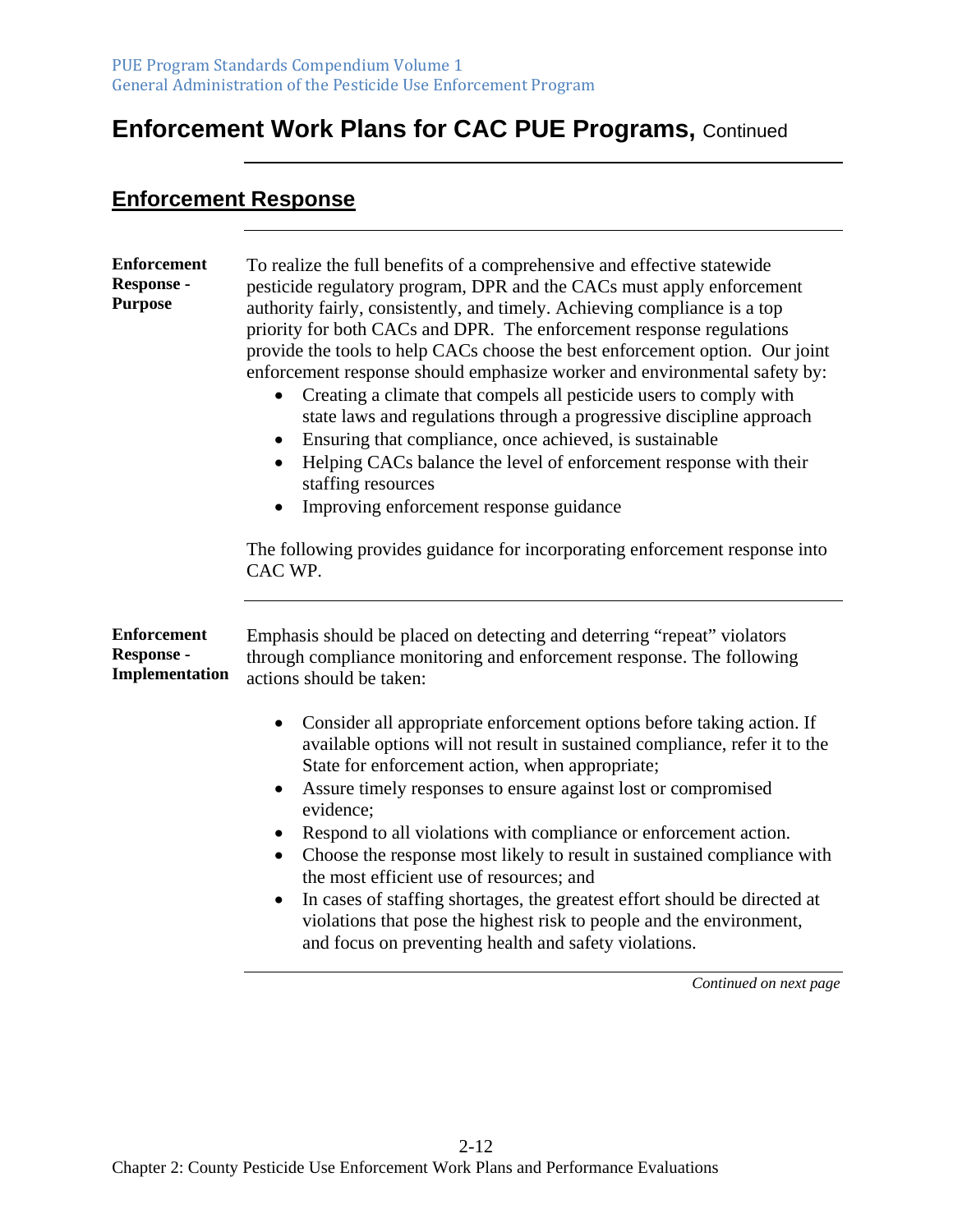# **B. Additional DPR Priority Program Areas**

This includes any additional program priority areas DPR expects to be addressed in the CAC's WP.

For example, the following list was issued by DPR for FY 17-18. For each priority or activity the CAC describes in the WP how these issues are being addressed, if applicable.

- A. Soil fumigant use compliance (including chloropicrin mitigation measures and approved soil fumigant tarps), labels, regulations and permits
- B. Bee pollinator protection incident reporting to DPR, including complaints or reports of loss associated with pesticide applications
- C. Compliance with DPR regulations regarding pesticide use around Schools
- D. Structural fumigation use compliance.
- E. Implementation of new laws and regulations such as fumigant notification regulations, closed system regulations, worker protection standard (WPS) revised regulations, and personal protective equipment (PPE) regulations.
- F. Implementation of medical marijuana pesticide policies and regulations
- G. Implementation of 1,3-d use limitations.
- H. Collaboration with the State Regional Water Quality Board and DPR Environmental Monitoring Branch to protect water bodies, including ground water regulations, surface water regulations, and assisting DPR with surface water studies.
- I. Training county staff on pesticide laws and regulations, including DPR policies and Compendium guidance manuals.
- J. Regulatory outreach and education. Describe subject(s) and audience, including pollinator protection, closed systems, worker protection standard (WPS) revisions Certification and Training updates, pesticides around schools regulations, and PP regulations.
- K. Focused inspections on employers with employees under pesticide medical supervision, 3CCR 6728.
- L. Collaboration with DPR in addressing U.S. EPA activities or requests
- M. Other special projects or significant activities identified by the county agricultural commissioner.

These priority program areas are periodically updated in an Enforcement Letter to all CACs.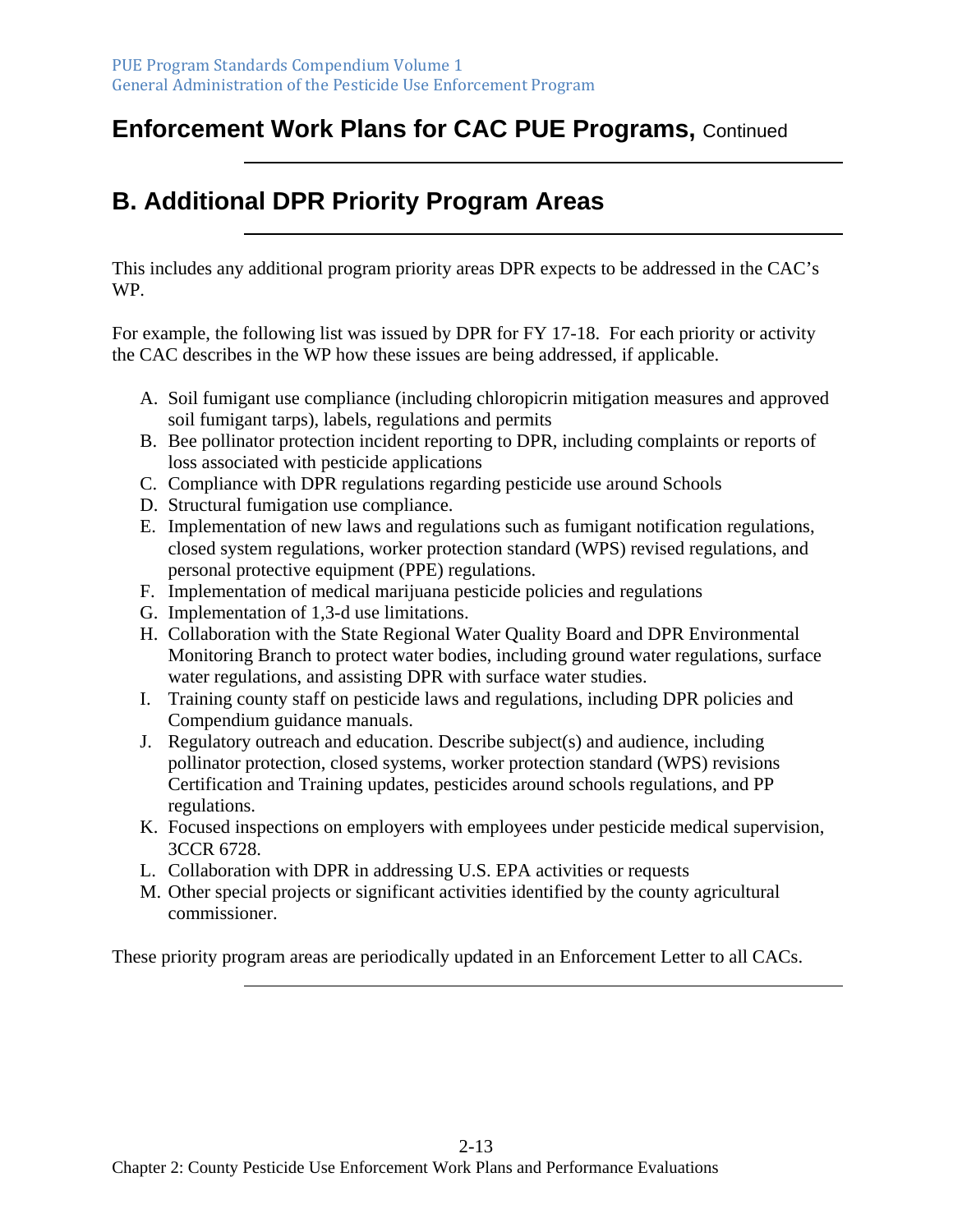## **Section 5 CAC Performance Evaluation by DPR**

| <b>Purpose</b>                         | DPR evaluates the county's pesticide regulatory program at least once every<br>three years in accordance with Title 3 California Code of Regulations, section<br>6394 (Performance Evaluation). After consulting with the Enforcement<br>Branch Regional Office Manager, the EBL informs the CAC of the frequency<br>of the performance evaluation report and identifies the calendar year(s) to be<br>evaluated. A CAC may request an annual performance evaluation report. If<br>this is the case, please consult the EBL serving your county.                                                                                                    |
|----------------------------------------|-----------------------------------------------------------------------------------------------------------------------------------------------------------------------------------------------------------------------------------------------------------------------------------------------------------------------------------------------------------------------------------------------------------------------------------------------------------------------------------------------------------------------------------------------------------------------------------------------------------------------------------------------------|
| <b>Process and</b><br><b>Timelines</b> | The performance evaluation process is continuous with a focus on DPR's<br>Core Enforcement Program. It is based on field observations, oversight<br>inspections, the WP, review of county records, and an evaluation of pesticide<br>use inspections, illness investigations and enforcement response. It includes<br>meetings and discussions with the CAC to discuss the county's overall<br>performance and any program deficiencies and suggested corrective actions.<br>When program deficiencies are identified, the EBL is required to notify the<br>CAC formally with an Issue Review form immediately to determine<br>corrective measures. |
|                                        | The draft Performance Evaluation Report is discussed with the CAC prior to<br>finalization. The Regional Office manager then determines when the<br>Performance Evaluation Report will be finalized and submitted to the CAC.                                                                                                                                                                                                                                                                                                                                                                                                                       |
| <b>Availability</b>                    | Once the evaluation is approved, evaluations are publically available on our<br>website at http://apps.cdpr.ca.gov/docs/county/evaluations/index.cfm                                                                                                                                                                                                                                                                                                                                                                                                                                                                                                |
|                                        | Continued on next page                                                                                                                                                                                                                                                                                                                                                                                                                                                                                                                                                                                                                              |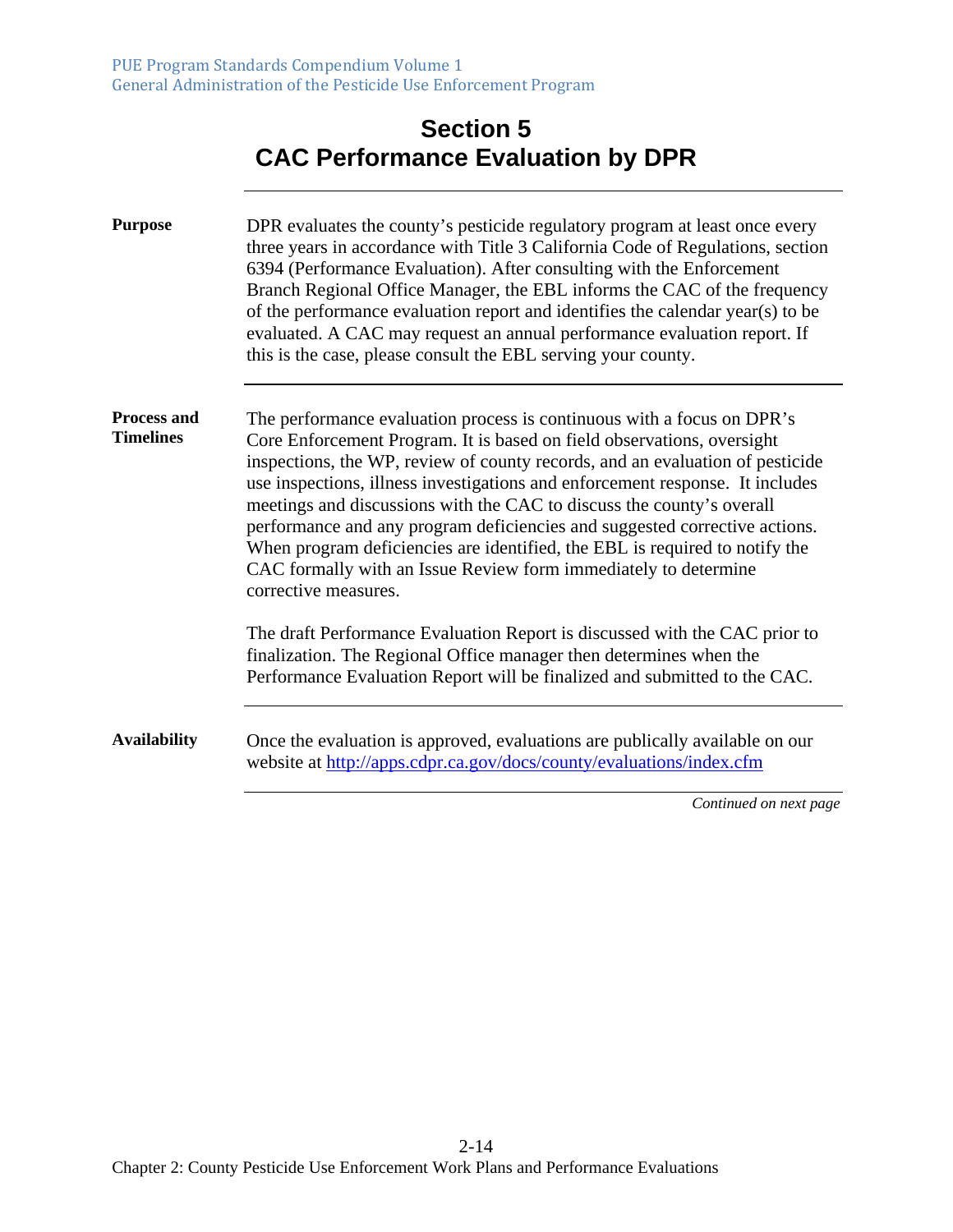# **CAC Performance Evaluation by DPR, Continued**

| <b>Program</b><br>evaluations                                           | The following is an overview of what EBLs and the Regional Offices may<br>consider when evaluating the CAC's PUE program.              |
|-------------------------------------------------------------------------|----------------------------------------------------------------------------------------------------------------------------------------|
| <b>Restricted</b><br>materials<br>permitting -<br>program<br>evaluation | Effectiveness based on:<br>Program procedures and process<br>Occurrence of adverse incidents where CAC had a high degree of<br>control |
| Compliance<br>$\mathbf{monitoring} -$<br>program<br>evaluation          | Effectiveness based on:<br>Comprehensiveness of the Inspection program<br>Completeness, accuracy, and timeliness of Investigations     |
| <b>Enforcement</b><br>response -<br>program<br>evaluation               | Effectiveness based on:<br>Appropriateness and timeliness of enforcement response<br>Progressiveness of response for repeat violators  |